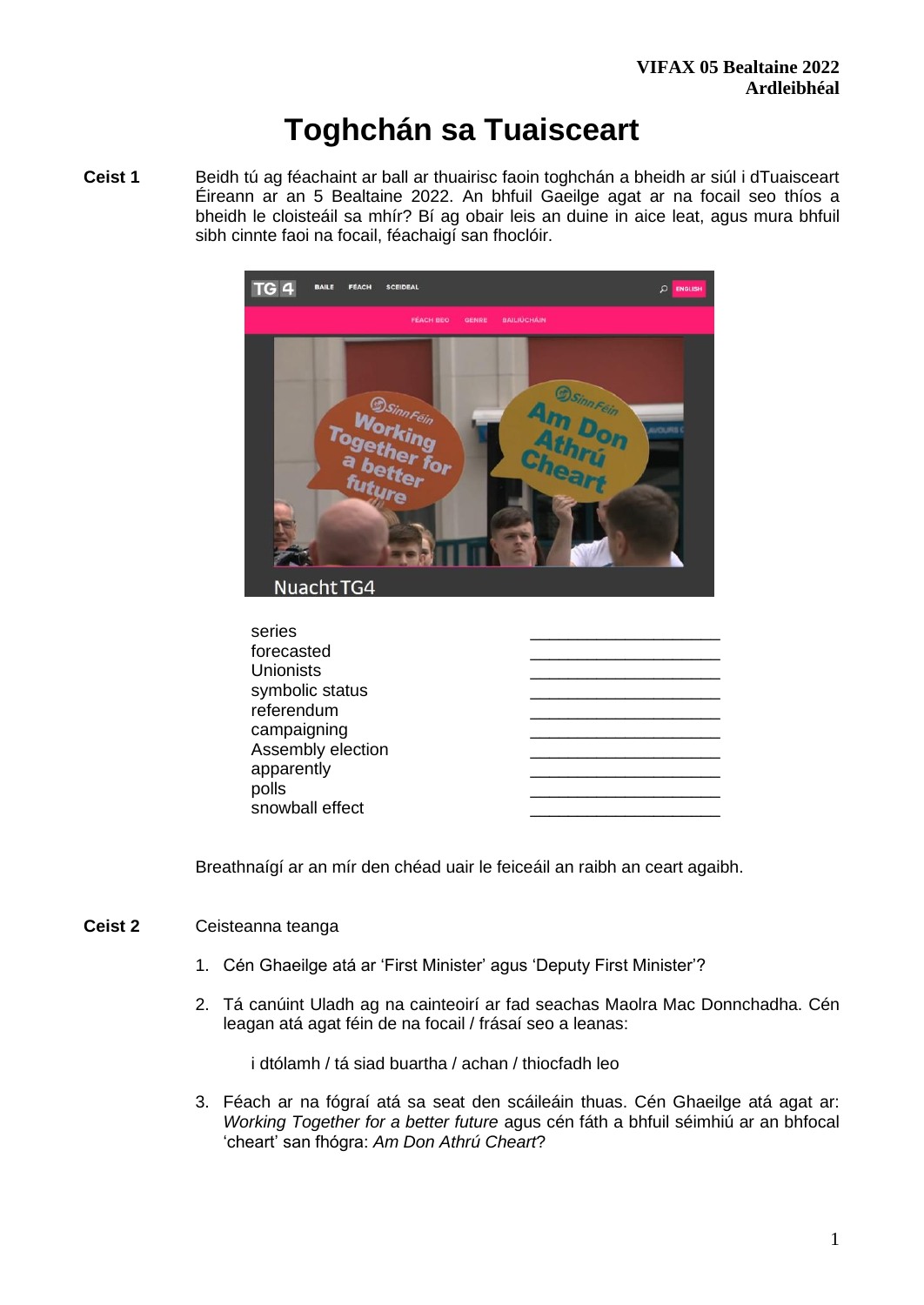- **Ceist 3** Féach ar an mír den dara huair agus freagair na ceisteanna seo a leanas:
	- 1. Cé hí Michelle O'Neill agus cén fáth a bhfuil sí luaite sa mhír?
	- 2. Cén fáth a bhfuil eagla ar na hAontachtaithe faoi thoradh an toghcháin, dar le Ciarán Dunbar?
	- 3. Cén fáth a bhfuil Pobal na Gaeilge ag cur brú ar Shinn Féin?
	- 4. Cad atá le rá ag Ciarán Ó Pronntaigh faoin toghchán?
	- 5. Cén cineál taispeántais atá ar siúl in Stormont?
	- 6. Cén fáth a bhfuil an fhéidearthacht ann nach mbunófaí Feidhmeannas úr?
- **Ceist 4** '…Stopaimis..'
	- a) Cén ghné den ghramadach atá i gceist leis an sampla thuas?
	- b) Bain úsáid as na briathra *dún*, *cuir*, *aimsigh* agus *ceannaigh* chun na rialacha a bhaineann leis an ngné sin a chur in iúl.
	- c) Conas a iarrfá, ar dhuine nach bhfuil aithne agat orthu, gar a dhéanamh duit?

#### **Ceist 5** '… ó thuaidh…'

Tá a lán nathanna cainte sa Ghaeilge a bhfuil na hairde mar chuid díobh. Cad is brí leis na cinn seo thíos? Cuir in abairtí iad lena mbrí a léiriú:

- tar aniar aduaidh ar
- duine a chur soir
- a bheith siar is aniar faoi rud
- bain siar as
- caith siar
- **Ceist 6** Pléigh na ceisteanna seo leis na daoine i do ghrúpa:
	- 1. Tá an Ghaeilge ag dul ó neart go neart sa Tuaisceart. Cén fáth, dar leat?
	- 2. Cén fáth a bhfuil tábhacht faoi leith ag baint leis an toghchán seo sa Tuaisceart?
	- 3. Cén fáth a bhfuil níos mó daoine ag tacú le Sinn Féin i bPoblacht na hÉireann inniu ná riamh?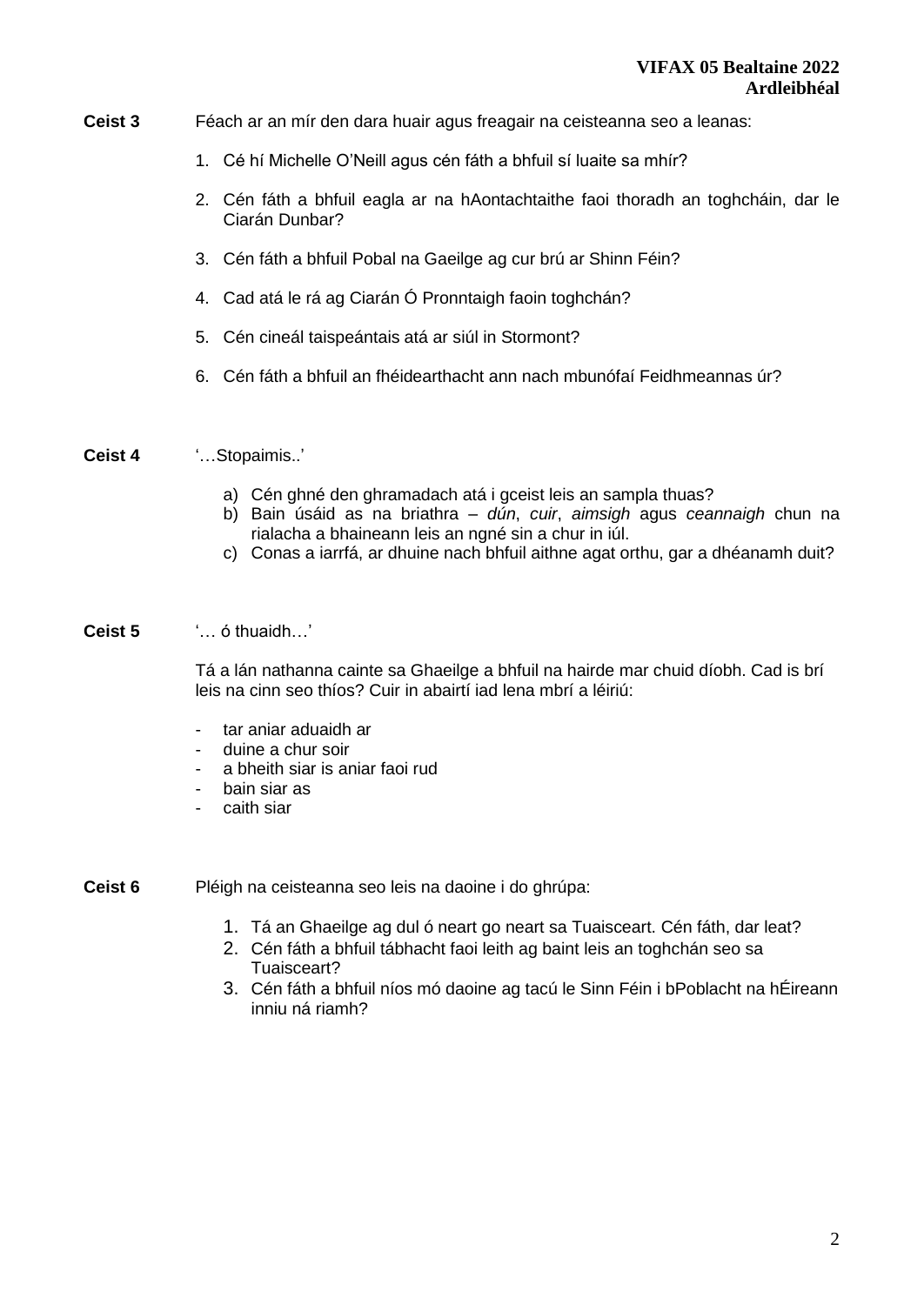#### **Treoracha agus Freagraí Ceist 1**

series *sraith*<br>forecasted *tuartha* forecasted *tuartha* Unionists *Aontachtaithe*  referendum *reifreann* 

symbolic status *stádas siombalach*  campaigning *ag feachtasaíocht*  Assembly election *toghchán Comhthionóil* apparently *de réir cosúlachta*  polls *pobalbhreitheanna*  snowball effect *éifeacht charnach* 

# **Ceist 2**

1. An Chéad-Aire agus an Leas-Chéad-Aire.

2. Mar shampla:

i dtólamh – i gcónaí, de shíor tá siad buartha – tá imní orthu achan – gach thiocfadh le – d'fhéadfadh sé

# 3. Féach:

*Working Together for a better future* Ag obair le chéile ar son todhchaí rathúil

## *Am Don Athrú Cheart*:

Córas an tséimhithe atá i gceist sa tuiseal tabharthach. Cuirtear séimhiú ar an ainmfhocal tar éis 'don' sa chóras lárnach agus i gcóras an tséimhithe. Cuirtear séimhiú freisin ar an aidiacht i gcóras an tséimhithe.

An córas lárnach: am don athrú ceart / am don chóta ceart Córas an tséimhithe: am don athrú cheart / am don chóta cheart

# **Ceist 3**

Féach an script.

# **Ceist 4**

- a) An modh ordaitheach
- b) Féach:

| Dún                                                                                   | Cuir                                                                                          | Aimsigh                                                                                                | Ceannaigh                                                                                                         |
|---------------------------------------------------------------------------------------|-----------------------------------------------------------------------------------------------|--------------------------------------------------------------------------------------------------------|-------------------------------------------------------------------------------------------------------------------|
| dúnaim!<br>ná dúnaim!<br>dún!<br>ná dún!<br>dúnadh sé!<br>ná dúnadh sé!<br>dúnadh sí! | cuirim!<br>ná cuirim!<br>cuir!<br>ná cuir!<br>cuireadh sé!<br>ná cuireadh sé!<br>cuireadh sí! | aimsím!<br>ná haimsím!<br>aimsigh!<br>ná haimsigh!<br>aimsíodh sé!<br>ná haimsíodh sé!<br>aimsíodh sí! | ceannaim!<br>ná ceannaím!<br>ceannaigh!<br>ná ceannaigh!<br>ceannaíodh sé!<br>ná ceannaíodh sé!<br>ceannaíodh sí! |
| ná dúnadh sí!                                                                         | ná cuireadh sí!                                                                               | ná haimsíodh sí!                                                                                       | ná ceannaíodh sí!                                                                                                 |
| dúnaimis!                                                                             | cuirimis!                                                                                     | aimsímis!                                                                                              | ceannaímis!                                                                                                       |
| ná dúnaimis!                                                                          | ná cuirimis!                                                                                  | ná haimsímis!                                                                                          | ná ceannaímis!                                                                                                    |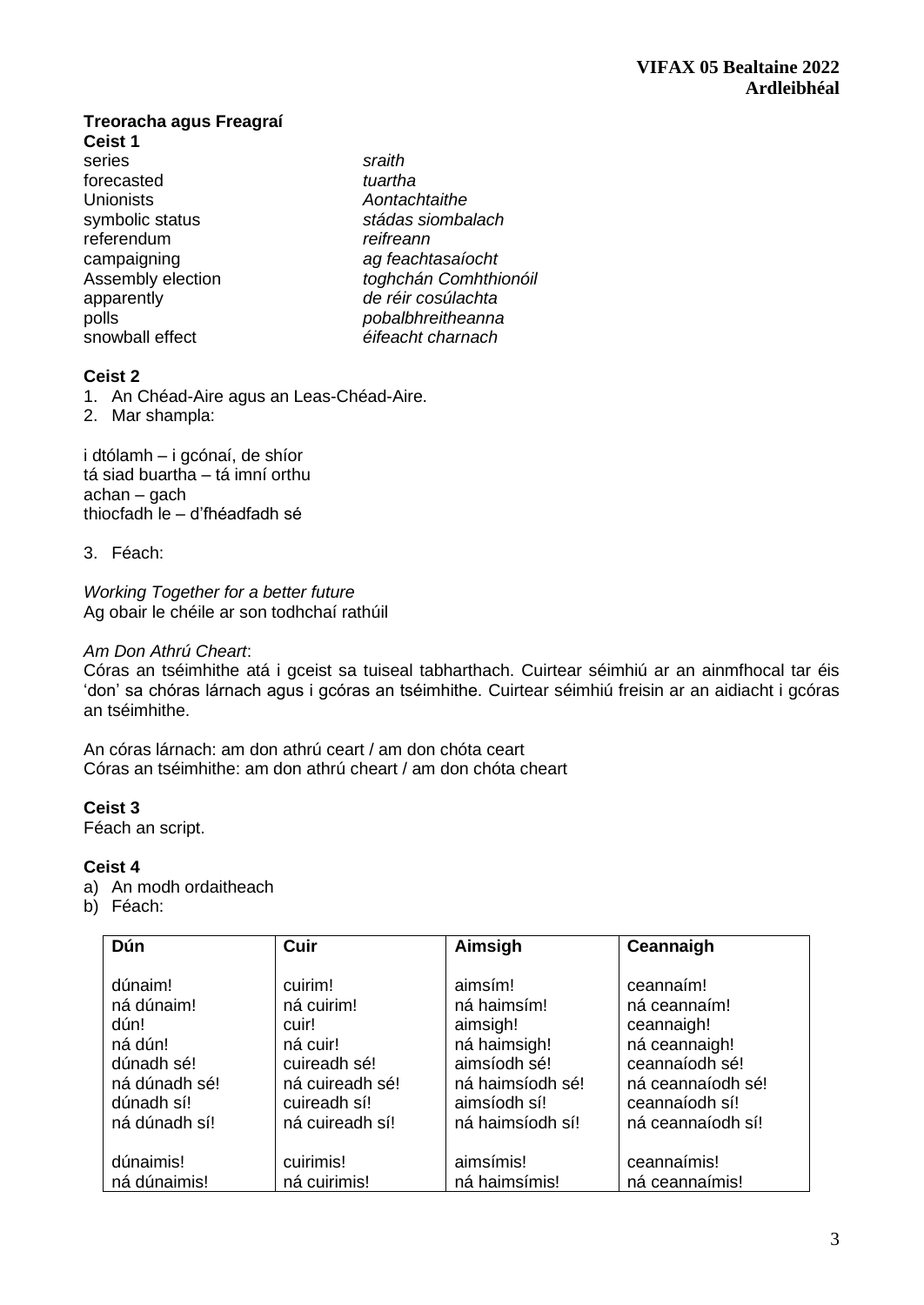| (dúnadh muid!    | (cuireadh muid!    | (aimsíodh muid!     | (ceannaíodh muid!    |
|------------------|--------------------|---------------------|----------------------|
| ná dúnadh muid!) | ná cuireadh muid!) | ná haimsíodh muid!) | ná ceannaíodh muid!) |
| dúnaigí!         | cuirigí!           | aimsígí!            | ceannaígí!           |
| ná dúnaigí!      | ná cuirigí!        | ná haimsígí!        | ná ceannaígí!        |
| dúnaidís!        | cuiridís!          | aimsídís!           | ceannaídís!          |
| ná dúnaidís!     | ná cuiridís!       | ná haimsídís!       | ná ceannaídís!       |
| (dúnadh siad!    | (cuireadh siad!    | (aimsíodh siad!     | (ceannaíodh siad!    |
| ná dúnadh siad!) | ná cuireadh siad!) | ná haimsíodh siad!) | ná ceannaíodh siad!) |
| dúntar!          | cuirtear!          | aimsítear!          | ceannaítear!         |
| ná dúntar!       | ná cuirtear!       | ná haimsítear!      | ná ceannaítear!      |

c) Ar mhiste leat an doras a dhúnadh? / An féidir leat an litir a chur sa phost?

# **Ceist 5**

tar aniar aduaidh ar – surprise duine a chur soir – to drive someone around the bend a bheith siar is aniar faoi rud – to be ambivalent about something bain siar as – astonish, surprise caith siar – throw back

# **Ceist 6**

Roinn an rang i ngrúpaí agus tabhair deis do gach grúpa na ceisteanna a phlé le chéile.